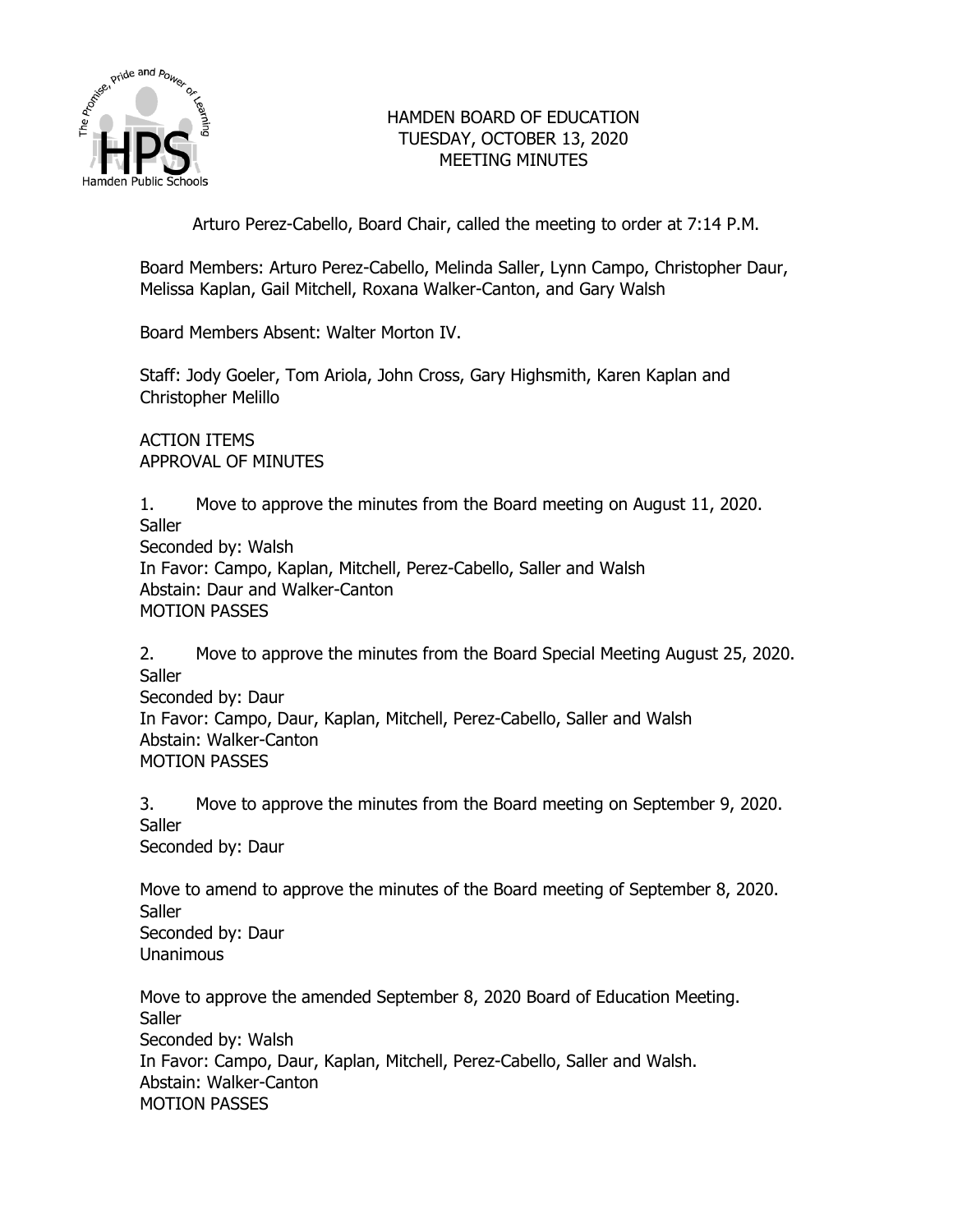4. Move to approve the minutes of the October 1, 2020 Board of Education Special Meeting. **Saller** Seconded by: Daur Unanimous

#### SUPERINTENDENT/BOARD RECOGNITION

The Superintendent recognized the 2020-2021 Teachers of the Year: Alice Peck - Mary Fiddler Bear Path - Katie Blake Church Street - Katie Anton-Steer Dunbar Hill - Lori Maslowski Helen Street - Marcella Suza Ridge Hill - Alex Camire Spring Glen - Lauren Hartman West Woods - Alen Page Hamden Middle - Lisa Peccini Hamden High - Steve Delgrego HCLC - Seera Desjardin and Hamden's 2020-2021 Teacher of the Year from Shepard Glen, Danielle Helenski

## CORRESPONDENCE

Melinda Saller reviewed the correspondence she received since the last Board meeting.

PUBLIC COMMENTS

The following people had their comments read by the Board Members: Democratic Town Committee.

## ADDITIONS TO THE AGENDA

There were no additions to the agenda this evening.

#### INFORMATION ITEMS

The Diversity Advisory Council facilitator and committee members gave a presentation on the activities of Council.

The Superintendent and Tom Ariola presented an update of the 3R plan.

ACTION ITEMS CONSENT AGENDA 5. Move to accept the Consent Agenda **Saller** Seconded by: Walsh **Unanimous**